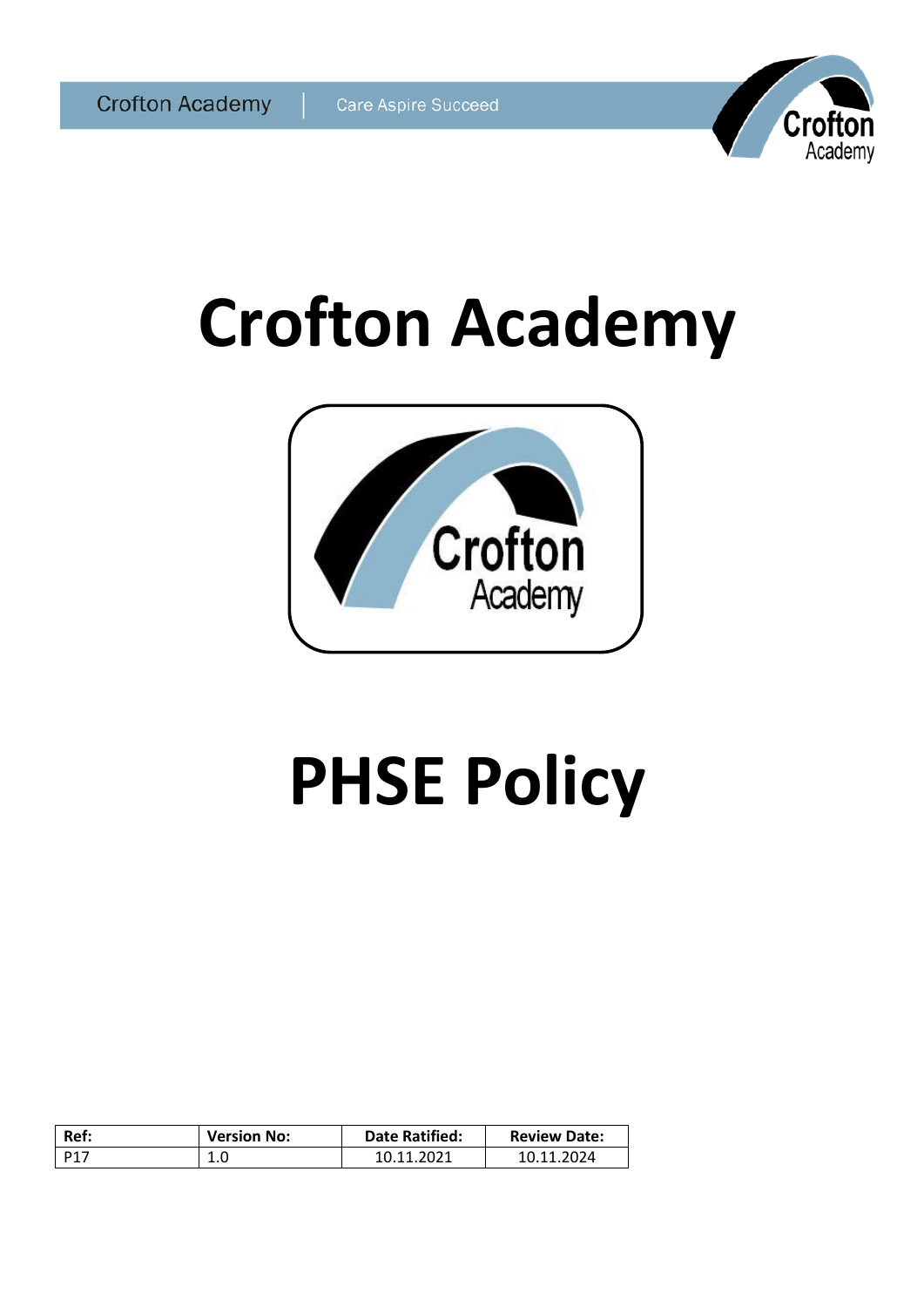

#### **1. Rationale & Ethos**

Personal, Social, Health and Economic (PSHE) education is a subject through which pupils develop the knowledge, skills and attributed they need to manage their lives now and in the future. It helps children and young people to stay healthy and safe, whilst preparing them to make the most of life and work. Most PSHE education becomes statutory for all schools from September 2020 under the Children and Social Work Act 2017. This includes Relationships and Sex Education (RSE) and Health Education.

This policy covers our school's approach to the importance of PSHE education.

## **2. Policy availability**

We view the partnership of home and school as vital in providing the care, support and advice needed for pupils to thrive in modern Britain. Parents and carers will be informed about the policy through the academy website. If you require a printed copy, please contact the school.

#### **3. Policy aims and objectives**

Our school's overarching aims and objectives for our pupils are for them to be able to make healthy, informed choices, now and in their future. This fulfils our school values of 'Care, Aspire and Succeed' . Care especially is a priority with regards to PSHE education.

#### **4. Entitlement and equality of opportunity**

We promote the needs and interests of all pupils, irrespective of gender, culture, ability or personal circumstance by fostering equality through our extensive Personal Development Programme, which is at the heart of our curriculum. Teaching will take in to account age, ability, readiness and cultural backgrounds of children to ensure that all can fully access PSHE education. We promote diversity and inclusion for all pupils through our first universal rule; respect. We expect this in return from our pupils.

#### **5. Intended outcomes**

As a result of our PSHE programme of learning, pupils will:

- Know and understand how to keep themselves and others safe
- Be able to make informed choices.
- Develop their interpersonal skills.
- Understand they have a right to a comprehensive, balanced and relevant body of factual information.
- Understand they have a responsibility to be upstanding citizens, now and in their future lives.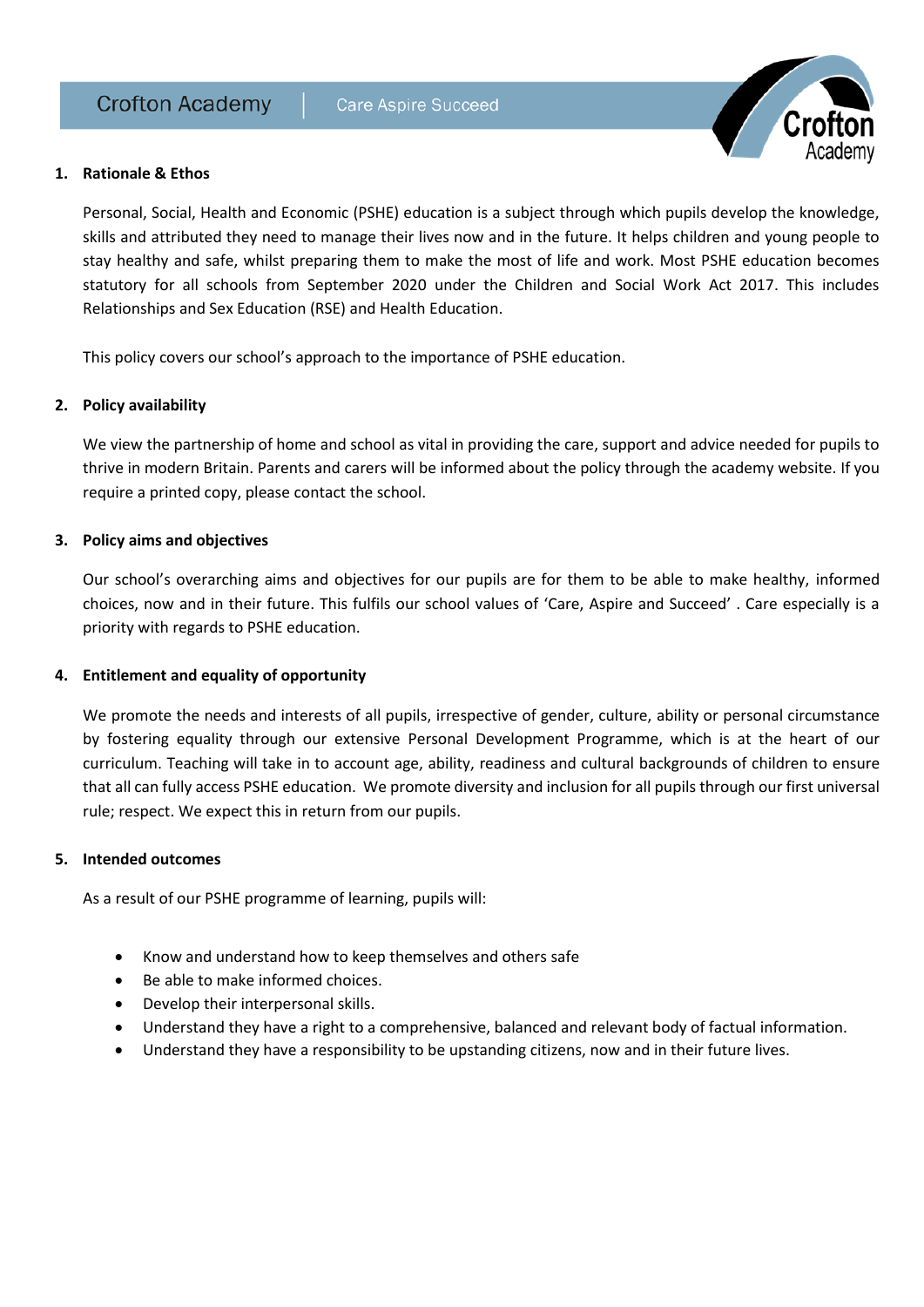

## **6. Creating a safe learning environment**

Teachers and pupils will agree ground rules in accordance to the academy's three universal rules; ready, respect and safe to ensure a professional and positive learning environment. Content is delivered in a non-judgmental, factual way and allows scope for young people to ask questions, those questions will be answered in a sensitive manner.

This policy is also informed by the school's safeguarding policy.

## **7. Teaching & learning**

The programme will be taught through a range of teaching methods, including Drop-Down Days, bespoke lessons in Years 9 - 11, Well-being Wednesdays, Themed Weeks and extended assemblies. We will determine pupils' prior knowledge through the use of self-evaluation, knowledge quizzes and pupil voice. We will help pupils make connections between their learning and 'real life' behaviours by keeping the curriculum age-appropriate and relevant to modern Britain. We will also make links to other areas of the curriculum through the use of Fundamental British Values and SMSC – 'The Bigger Picture'.

To ensure our PSHE curriculum is broad and balanced, it is mapped around three core themes; Health & Wellbeing, Relationships and Living in the Wider World.

## **7.1 Health & Well-being**

- Managing transition
- Maintaining physical, mental and emotional health & wellbeing
- Making informed choices about health and wellbeing matters, including sexual health
- Knowing about parenthood & consequences of teenage pregnancy
- Assessing & managing risks to health and keeping self & others safe
- Identifying & accessing help, advice & support
- Responding in an emergency, including administering first aid
- Understanding the role and influence of the media on lifestyle

## **7.2 Relationships**

- Developing & maintaining healthy relationships & developing parenting skills
- Recognising & managing emotions within a range of relationships
- Dealing with risky or negative relationships
- Knowing about the concept of consent in a variety of contexts
- Knowing about managing loss including bereavement, separation & divorce

## **7.3 Living in the Wider World**

- Respecting equality and being a productive member of a diverse community
- Identifying & accessing advice & support
- Understanding rights & responsibilities as community members, citizens & participants
- Making informed choices & how to be enterprising & ambitious
- Developing employability team working & leadership skills, flexibility & resilience